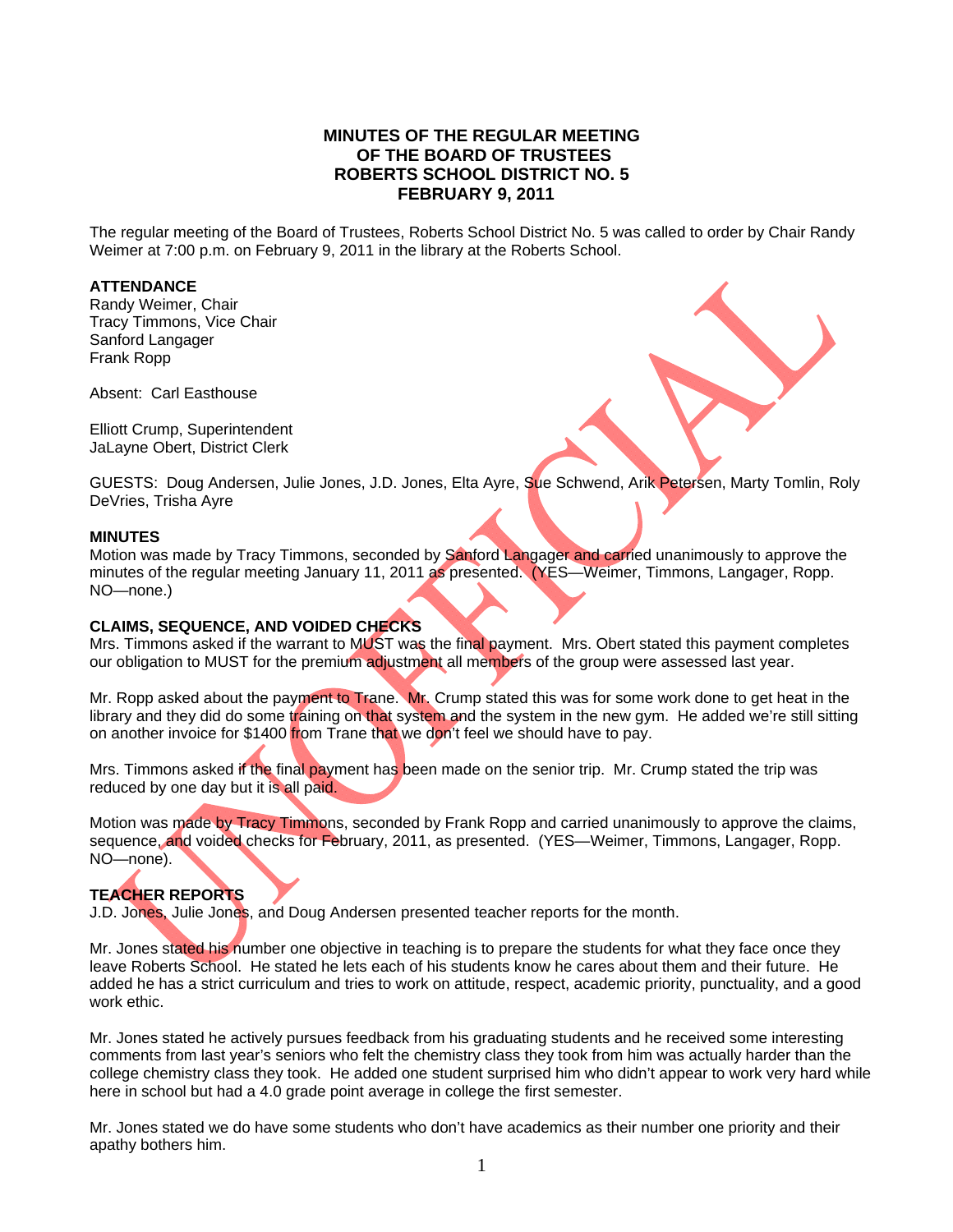Mr. Weimer asked if he is seeing this across the grades. Mr. Jones stated he is.

Mrs. Timmons asked how he addresses this.

Mr. Jones stated he makes a lot of speeches, demands the students respect themselves, other people, and property and also speaks to them individually.

Mrs. Timmons asked if there is anything the Board can do to help.

Mr. Jones stated he is rather at a loss of what to do but the students come to school in sweats, pajamas, and slippers and that isn't good. He added on the other hand he is seeing success with many of the students.

Mrs. Timmons stated she appreciates the way Mr. Jones upholds his standards with his curriculum.

Mr. Ropp stated his daughter really appreciated having had chemistry from Mr. Jones because her college class was easy for her and it freed up time for other classes.

Mrs. Jones stated it took a while to get going in music this year because of the number of new students she had but things are going well now. She stated at midterm she made a switch and put the fourth graders in music with the third graders so she has the fifth graders by themselves.

Mrs. Jones stated the music festival is March 22 and she is also hoping to have four students participate in solos and duets the next week.

Mr. Ropp asked if there are enough instruments. Mrs. Jones stated she has a budget of \$1,000 for instrument repair and that has been helpful. She added Mrs. Allen received a grant for some new instruments and the Roberts Community Foundation usually has some funds for instruments if needed.

Mr. Andersen stated he has also been talking with last year's seniors and asked them what is important to teach in business classes. He stated they told him communication skills, research, and presentation are key elements. He added he also found he has to push the students hard but he has seen results in his classes and BPA both.

Mr. Andersen stated the curriculum areas are going well and recommended teaching keyboarding earlier than the seventh grade. He stated he would also like to see a multi-media course dealing with networking back in the schedule. He added the Theater class will be presenting a murder mystery dinner theater in March and BPA state convention is March 13-15.

Mr. Weimer asked how we're doing with technology. Mr. Andersen stated the district is keeping up.

## **STUDENT REPORT**

Trisha Ayre reported on the following items for the students:

- 1. First semester is over
- 2. Elementary ski day was well attended
- 3. Grades 7-12 attended an assembly in Red Lodge Unstoppable Me
- 4. Class pictures have been taken
- 5. National Guard Obstacle Course was thoroughly enjoyed by all the students
- 6. Students in band went to the Alberta Bair Theater to see the Black Violin
- 7. FFA students competed at district competition and the JV team took first in agronomy
- 8. Senior Night was held for basketball
- 9. BPA sponsored a blood drive

Mr. Crump asked if Miss Ayre enjoyed the Unstoppable Me presentation. Miss Ayre stated she did.

Mr. Weimer asked if the Student Council constitution has been drafted yet. Miss Ayre stated they're working on it.

Miss Ayre stated she attended the Hugh O'Brien (HOBY) Leadership Conference in Missoula last summer, a conference mainly run by students to learn to become a better leader.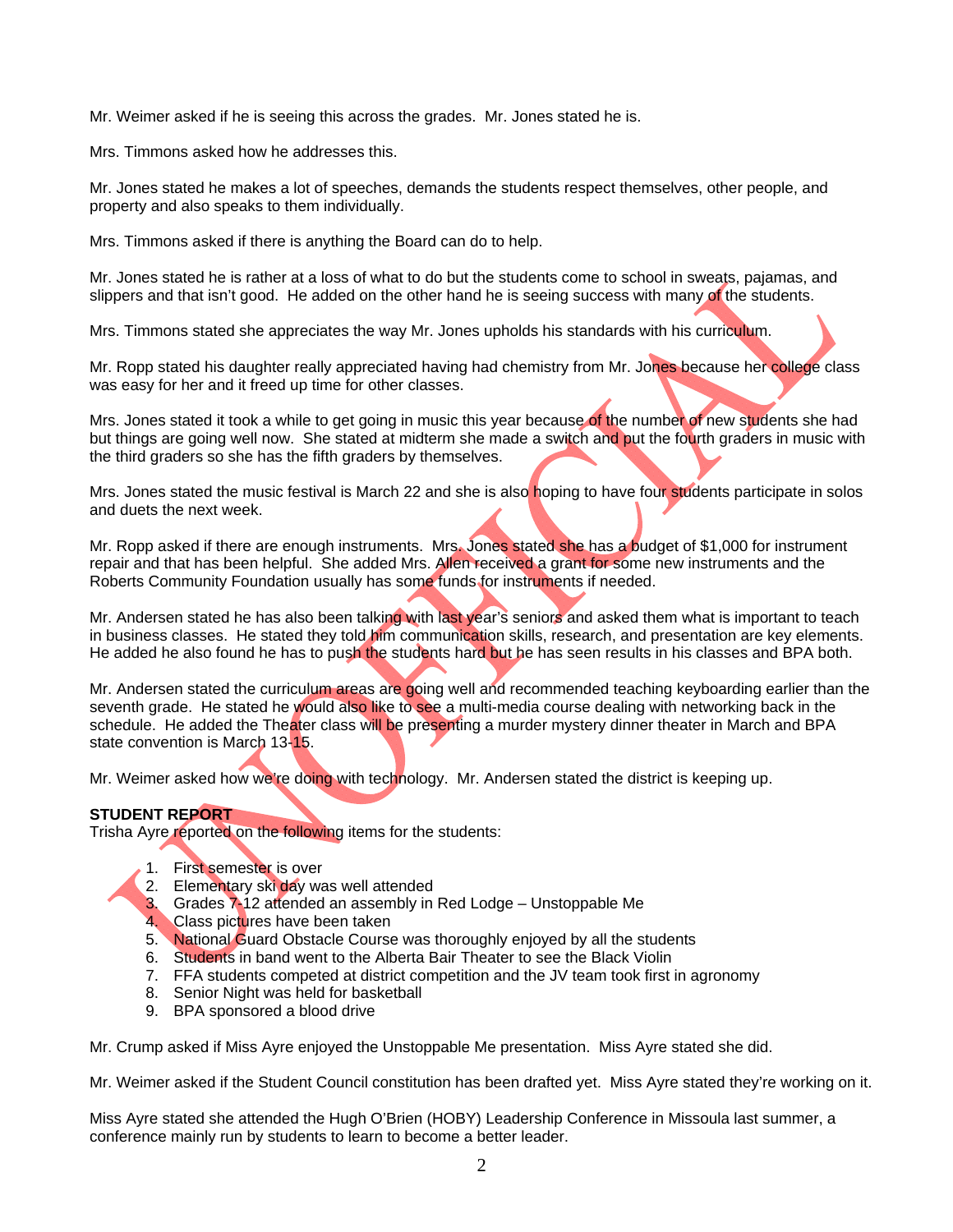Mr. Langager asked if she would recommend the conference to others and Miss Ayre stated she would.

### **BUS MAINTENANCE**

Mr. Weimer stated there have been some major bus repairs this year and the budget is getting low for that item. He stated he asked Roly DeVries to attend the meeting to see what we're looking at for repairs for the rest of the year.

Roly DeVries stated there have been some major repairs done this year and problems with a differential led to a drive line repair. He stated it is difficult to predict when busses will break but most other repairs have been routine this year.

Mr. Langager reported the State of Montana is trying to save money by going longer between oil changes and asked if that is a possibility.

Mr. DeVries stated most of the state vehicles run on the highway and busses are on a stop and go schedule. He stated the new activity bus is only run on the highway and he tried going 5000 miles between oil changes and the oil came out just like sludge.

Mr. Weimer asked how many times a year the oil is changed. Mr. DeVries stated it is changed three to four times per year per bus and costs about \$280 for each change.

Mrs. Timmons asked how much life we have left on our busses.

Mr. DeVries stated the 2002 and 2004 busses will be the next replacements.

Mr. Langager asked how much the old activity bus gets used. Mr. DeVries stated it is used for junior high games but not much on the route.

Mr. Crump asked if we could try going over three thousand miles between oil changes on one bus and see what happens.

Mr. DeVries stated he will try it on one bus.

#### **PERSONNEL**

LONG TERM SUB –Mr. Crump stated we are still working on getting a sub for Mrs. Wright and have several possibilities. He stated he is recommending that person be paid at the base salary daily rate of \$133.34.

Mrs. Timmons asked why we would pay that rate rather than the sub rate.

Mr. Crump stated two of the possibilities are certified teachers and the other is Mrs. Hogan. He added Mrs. Hogan wouldn't be able to take the position at sub rate as she already makes more than that at her regular job and because of the length of time for the leave, he is recommending the higher rate.

Mr. Weimer asked if Mr. Crump is going to post the position or if he is comfortable with the three possibilities he has. Mr. Crump stated he is comfortable with what he has.

EVALUATIONS -- Mr. Weimer stated we need to set a date for evaluation of the superintendent and business manager/clerk. He stated he would like to have those completed before March 1.

It was determined trustees would submit their individual evaluations to Mr. Weimer by February 23 and the evaluations would be held on February 28 at 6:00 p.m.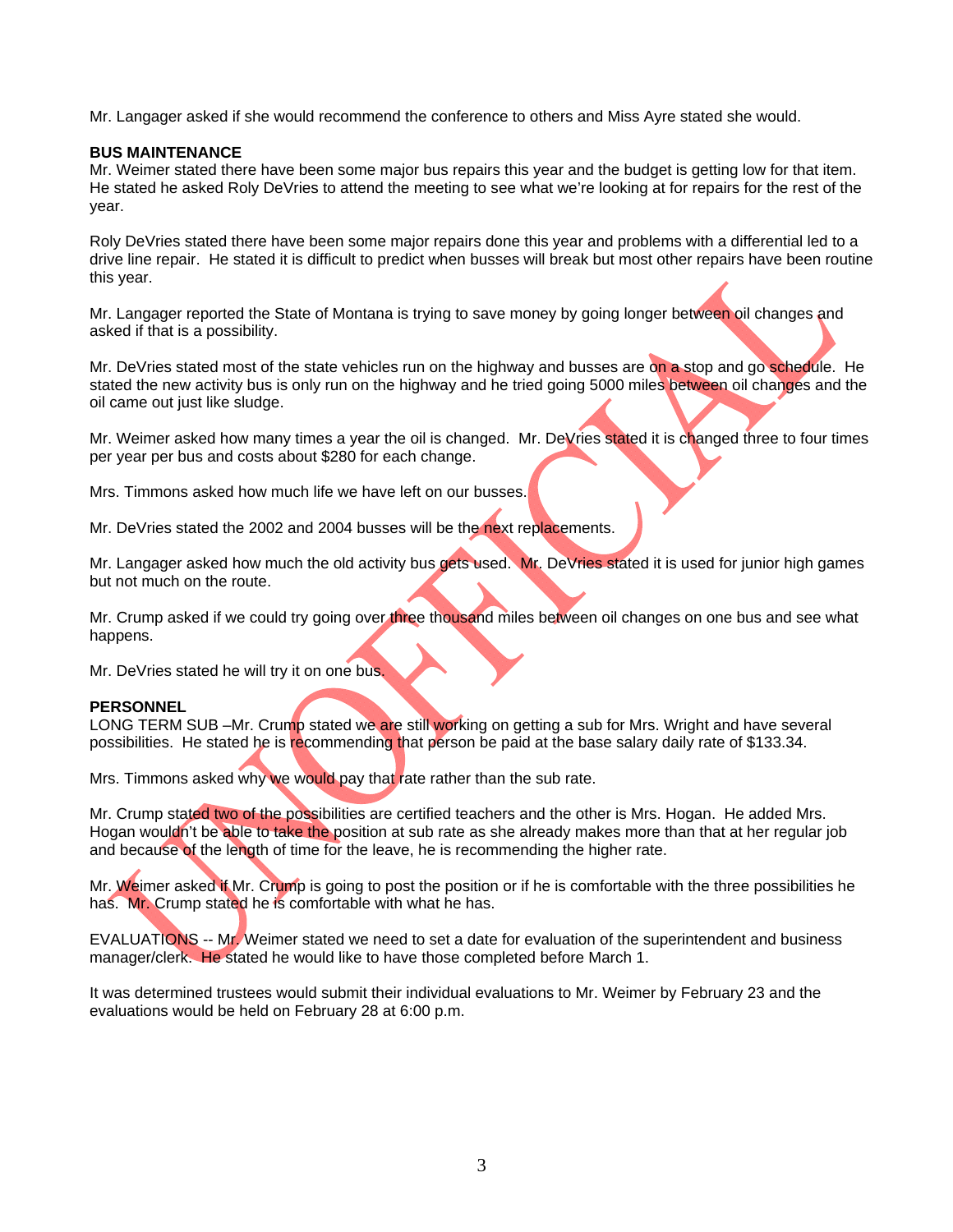#### **NEW BUSINESS**

FROMBERG SPORTS CO-OP – Mr. Weimer stated Mr. Crump has been asked to consider expanding the co-op with Fromberg to include all sports.

Mrs. Timmons stated is we can field our own teams, do we need to do that.

Mr. Crump stated he feels we either need to have our own team in a sport or offer another sport.

Mrs. Timmons asked how we would offer another sport.

Mr. Crump stated there may be students interested in cross country rather than football.

Mr. Langager stated we need to stay away from co-op situations.

Mr. Weimer stated it sounds like our response to Fromberg is we aren't interested in talking about expanding the co-op.

TOBACCO POLICY – Mr. Crump stated the Office of Public Instruction is encouraging districts to adopt a comprehensive tobacco free school policy that meets the state mandates.

Mrs. Timmons stated we've already adopted a tobacco free school policy and we need to compare it to this one to see if there are major differences.

BPA/FFA STATE ROOMING REQUESTS – Mr. Crump stated both BPA and FFA have their state conventions in Billings and are requesting the district provide them with hotel rooms for those events so they don't travel back and forth to Roberts.

Motion was made by Tracy Timmons, seconded by Sanford Langager and carried unanimously to approve the requests from BPA and FFA to stay in Billings during their state conventions at the district's expense.

BUS REQUEST – Mr. Crump stated he included a letter in the Board packet from Mike and Tiffany Gebhardt requesting bus service for their child so he doesn't have to cross the highway to get to school.

Mrs. Timmons asked if there is a legal concern with stopping a school bus on the highway.

Mr. Langager stated we are the only district that doesn't stop on the highway.

Mr. Weimer stated he doesn't think it would be an issue to stop.

Mr. Crump stated having children cross the highway is probably a bigger safety issue than stopping a bus on the highway.

#### **RECESS**

Mr. Weimer called for a short recess at 8:45 p.m. and returned the meeting to regular session at 8:55 p.m.

#### **OLD BUSINESS**

MHSA ANNUAL MEETING RESULTS – Mr. Crump reviewed the results of the MHSA Annual Meeting proposals for the Board. He stated the one that may be most important to our district is the proposal to allow eighth graders to move up and play at the junior varsity level. He added previously they could only be used at the varsity level.

BPA BONUS – Mr. Crump stated last month the Board discussed a stipend for Mr. Andersen for BPA. He stated his concern is when teachers signed contracts, it included the extra curriculum stipend schedule and the stipend for BPA had been taken out of that schedule. He stated to add the stipend back in at this point would be a violation of the contract. He added he feels the position should be compensated and the Board could give Mr. Andersen a bonus for all his work with BPA and add the position to the stipend schedule next year.

Mr. Weimer stated that may be opening up a can of worms.

Mr. Crump stated Mr. Andersen's work is valuable and it does need to be compensated.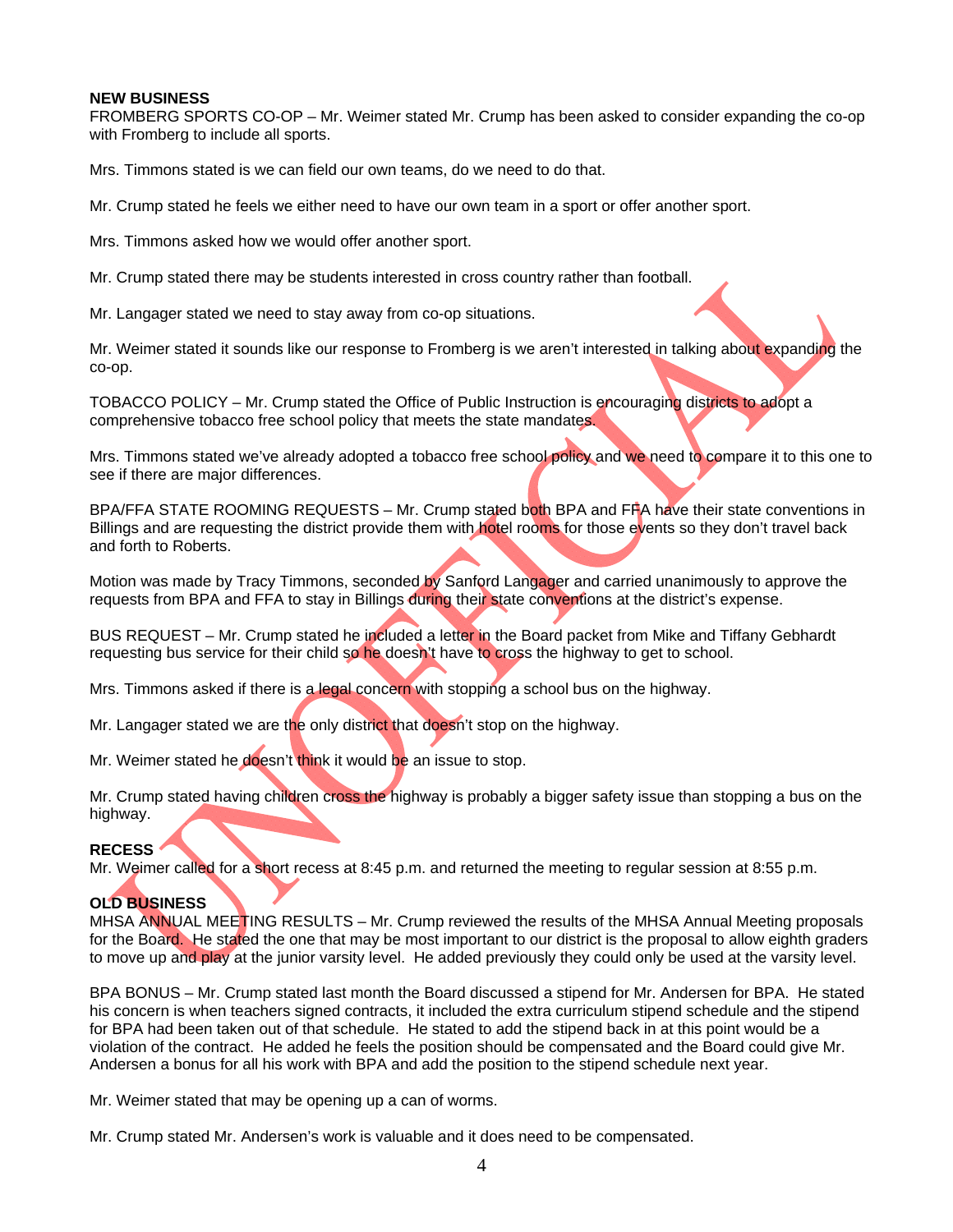Mr. Langager stated if it can't be paid as a stipend this year our only option would be a bonus. He asked what amount should be given.

Mr. Crump stated he feels it should be the same as would be given for pep band if it pep band wasn't a part of the regular school day and that would be \$1,000.

Motion was made by Frank Ropp, seconded by Sanford Langager and carried unanimously to give a \$1,000 bonus to Doug Andersen for his time devoted to BPA after school hours. (YES—Weimer, Timmons, Langager, Ropp. NO—none).

BOILER LICENSE – Mr. Crump stated we are still waiting on Brian Roat to sign off on Mrs. Easthouse's hours so she can schedule the test.

HEATING SYSTEM – Mr. Crump stated Conditioned Air has made two trips to the school to work on the heat and he is a little disappointed in the amount of the bills. He stated work was done on some areas and a bid submitted for further work but that work doesn't need to be done right now. He stated the next item to be looked into is the heat in the special education room.

Mr. Weimer asked if it would be worth putting some ceiling fans in this summer to control the heat upstairs.

Mr. Crump stated it is the opinion of the rep from Conditioned Air that if we want it to be cool upstairs, we would have to put in a cooling system.

Mr. Weimer asked if Mr. Crump is happy with the work of Conditioned Air.

Mr. Crump stated he is for the most part.

MISCELLANEOUS - Mr. Weimer asked how the new Promethean Boards are working. Mr. Crump stated they are awesome.

Mr. Weimer asked if we've ordered more boards. Mr. Crump stated we've haven't as yet.

Mrs. Timmons asked if we have a bid on the brick project.

Mr. Langager stated we had a bid for that last year. Mr. Crump stated he will be checking on that project.

Mr. Ropp asked if we have any old computers that can perhaps be given away. Mr. Crump stated he will check with Mr. Dantic.

#### **SUPERINTENDENT REPORT**

SUPERINTENDENT SCHEDULE – Mr. Crump stated he will be attending class in Billings the next four weeks on Tuesday night.

SNOW REMOVAL – Mr. Crump stated some teachers have expressed concern with snow in the parking lot.

Mr. Weimer asked if the county would plow the lot. Mr. Crump stated John Prinkki indicated they would do it if they had time.

Mr. Crump stated Mrs. Easthouse brought up concern with the amount of walkway to be kept clear and if it is the custodians' responsibility to do that, they need better equipment.

Mrs. Timmons stated perhaps we should invest in a pickup with a plow blade.

Mr. Langager stated there is no asphalt on the parking lot which makes it difficult to plow.

Mr. Ropp stated we could spend more time fixing the blade than moving snow.